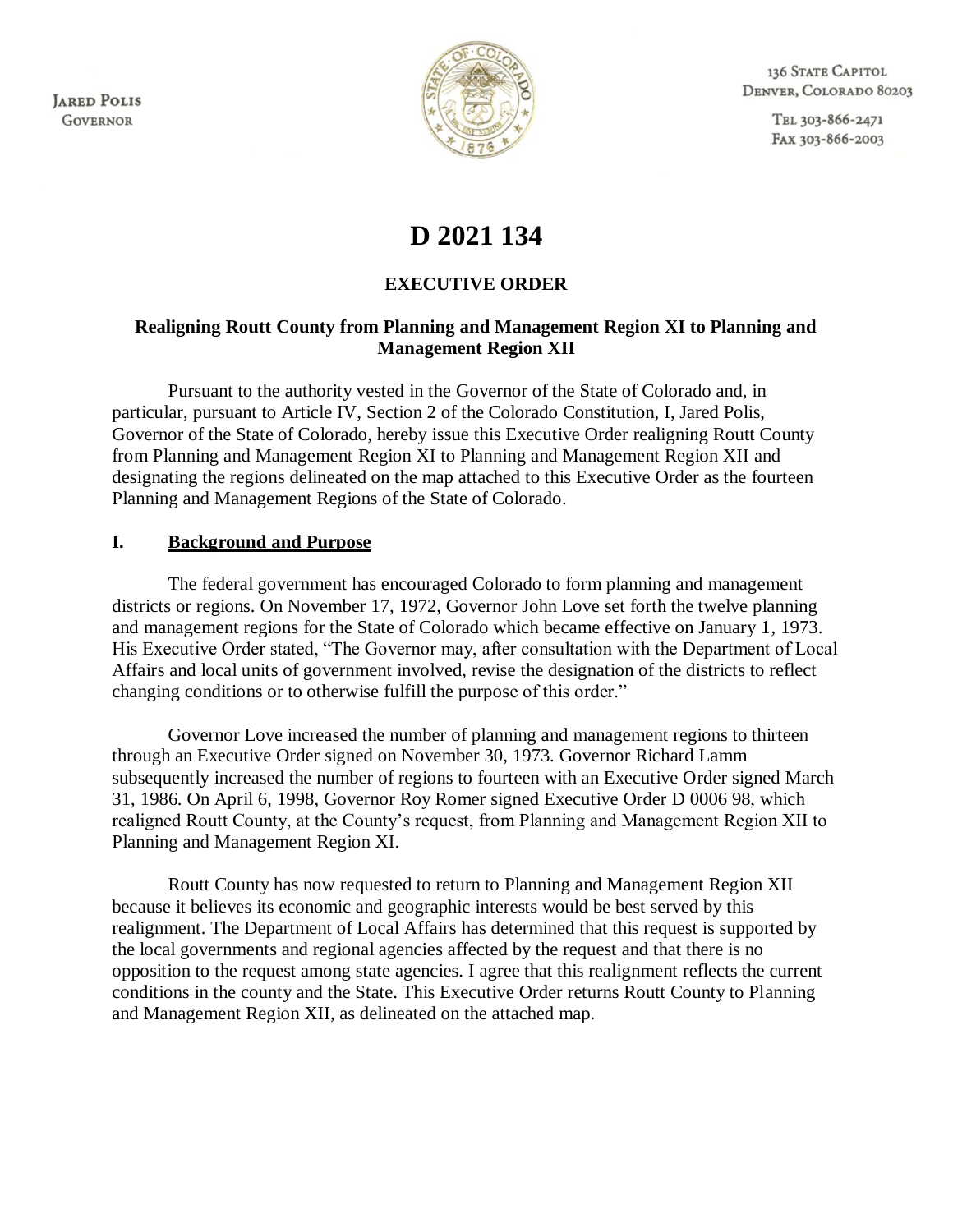## **II. Directives**

- A. I designate the regions delineated in the map attached to this Executive Order, which is made part of this Executive Order, as the fourteen Planning and Management Regions for the State of Colorado.
- B. I direct State agencies to work with the affected regions and jurisdictions to resolve any contractual or operational issues in a mutually satisfactory manner and schedule.

## **III. Duration**

 This Executive Order shall remain in effect unless modified or rescinded by future Executive Order of the Governor.



 GIVEN under my hand and the Executive Seal of the State of Colorado, this eighteenth day of October 2021.

Jared Polis Governor